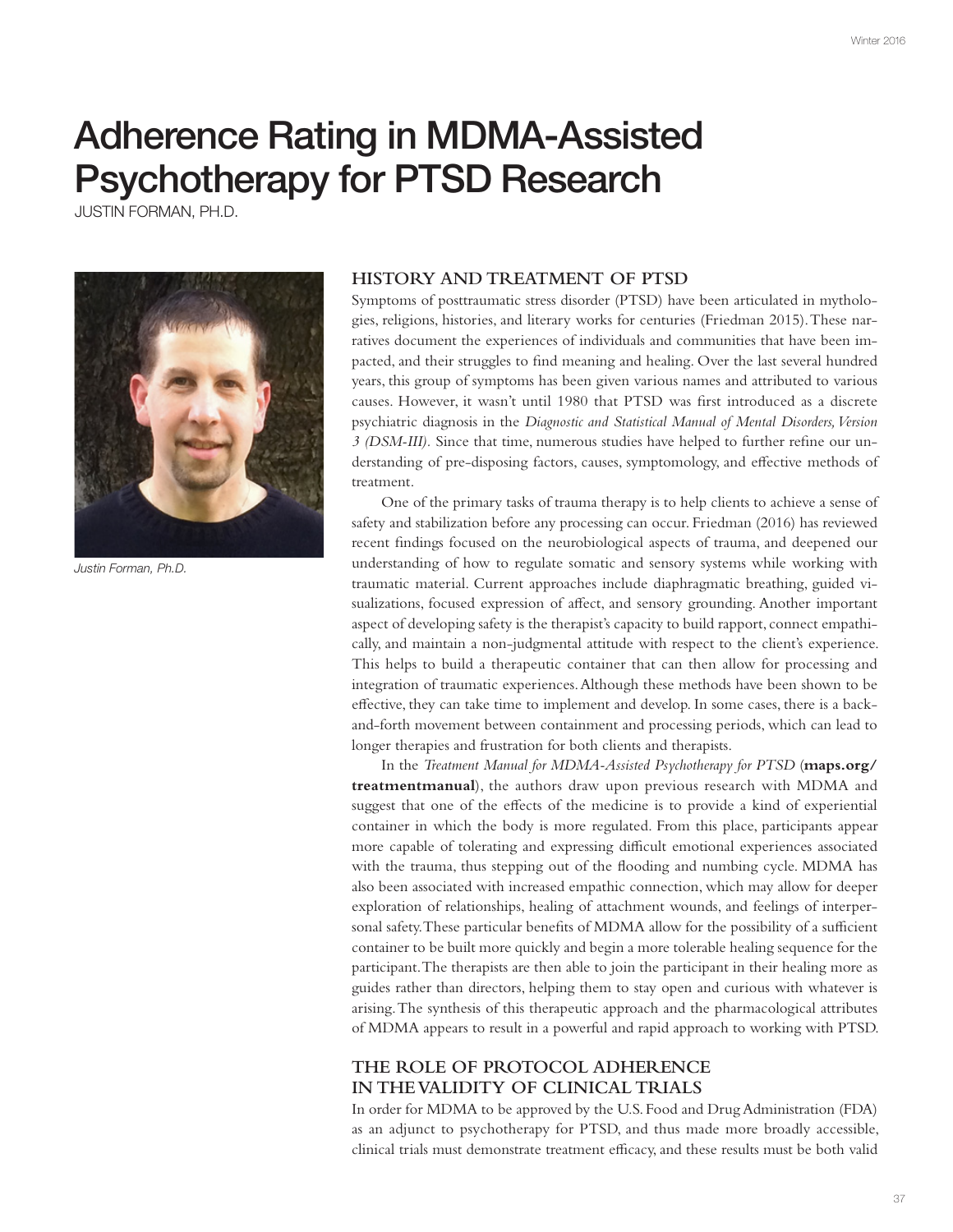and reliable. Adherence raters have the task of verifying that the procedures and approach outlined in the *Treatment Manual a*re being applied accurately and consistently. This process enhances internal validity, a measure of the level of confdence that the diferences measured between groups are due to the independent variables and not to random variation. In MDMA-assisted psychotherapy for PTSD research, adherence to the protocol is measured across two separate domains: One relates to specifc tasks and therapeutic objectives such as psycho-education, safety precautions, and gathering relevant history; while the second domain relates to competence of the therapists in various

areas including non-directive stance, empathic connection, and communication. Study therapists receive ratings as a form of feedback that allows for refinement of techniques within the study.

## **TRAINING AND IMPLEMENTATION**

In a prior MAPS *Bulletin* article, Sola and Gelfand (2013), wrote about the frst adherence

rating team and the importance of being able to carefully articulate relevant skills so that adherence rigor could be maintained in the next generations of raters. There were several valuable aspects of the training process that continue to inform my work both as a rater and as a therapist. One of the frst tasks was developing familiarity with the theories behind MDMA-assisted psychotherapy for PTSD treatment, including concepts such as *inner healing intelligence, non-directive stance,* and *beginner's mind.*  These terms are not inherently complicated, but they refect a kind of disciplined awareness and inquiry that is in some ways similar to meditation practice. In order to be able to rate the therapy, we had to develop our own experiential capacity to engage in it. We practiced these skills through hours of individual practice ratings followed by group discussion.

In the trainings, we also learned to rate less discreet variables, such as *empathic attunement.* This required being able to recognize and interpret more subtle interactions between therapists and participants. Being able to witness these kinds of interactions not only enhanced my ability as a rater, but also as a therapist. Seeing the efect of a validating comment like "It makes sense to me that you would feel that way," has helped to shape my own practices in the office. Another feature of this training experience is developing the capacity to stay focused and centered. Although we are watching videos instead of actually being in the room, the experience can be very intense and may sometimes evoke a parallel process in us. It is imperative for us to be able to develop the capacity to maintain awareness of both empathic connection and our own grounded being, so that we don't inadvertently communicate to our clients that their trauma is too big or too scary to hold.

*One might think of the healing process as weaving together disparate threads of sensory experience in an associational process. The meaning or signifcance may not be appreciated until later, when the pattern of the weave begins to emerge.*

#### **THERAPEUTIC CONTAINMENT**

Even with this "dual awareness," it is still necessary to take breaks, especially when rating an entire experimental session. However, even with breaks it can still be mentally and emotionally challenging. During an experimental session, therapists are present for the duration of the active time of the drug, which can be up to six hours with only short breaks. So how do the therapists stay regulated? There may be several protective factors that allow therapists to stay engaged in trauma process for so long. One of these could be related to an understanding of the potential of the MDMA to keep emotions and somatic pro-

> cesses within a tolerable range. This may help to maintain a positive expectation of healing. Another factor could be related to having a therapist team rather than a single therapist, which creates an environment where the therapists can draw on each other for resourcing if needed.

> One of the rating items during the experimental session regards our belief of which dose the participant received.

In the absence of other data to confrm my guess, I am left to consider my observations of participant expressions and therapist responses. Generally, participants seem to experience some shift at the lower dose, but it does not seem to be enough to create a sufficient sense of containment for deeper work to happen. Participants may be more frustrated, engage in self-critique, or have difficulty trusting the inner healing intelligence. Therapists may become more directive, draw more heavily on specifc tools and techniques, and experience more difficulty staying empathically attuned. It would seem that this is an area where MDMA, in the right dose, is particularly efective and sets the stage for the rest of the healing process to occur.

### **INNER HEALING INTELLIGENCE**

The *Treatment Manual* designed by Mithoefer and colleagues describes the concept of the *inner healing intelligence.* Briefy, this is the idea that each of us has within the necessary ingredients for our own healing; we simply need to have the right circumstances. The *Treatment Manual* compares this to a physical injury; we may go to a doctor for stitches but the body does the real healing. One of the ways of to support the process is to treat anything that arises as being relevant to the participant's healing. This may occur in a variety of ways: somatic sensations, afects, memories, images, perceptions, or interactions with the therapists. One might think of the healing process as weaving together disparate threads of sensory experience in an associational process. The meaning or signifcance may not be appreciated until later, when the pattern of the weave begins to emerge. Having seen this process many times now, I have more trust that